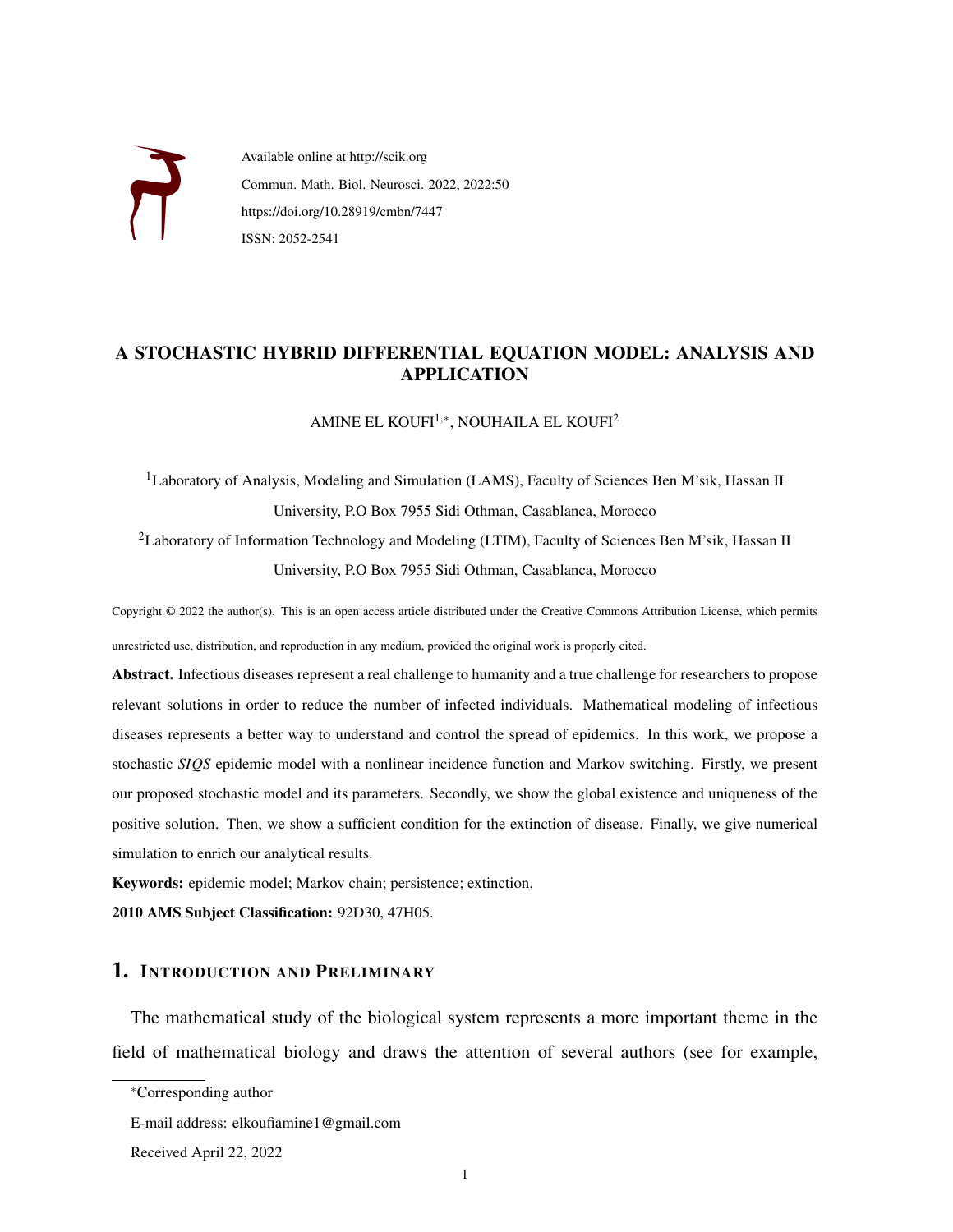[\[1,](#page-13-0) [2,](#page-13-1) [3,](#page-13-2) [4,](#page-13-3) [5,](#page-13-4) [6\]](#page-13-5)). Khan et al. [\[19\]](#page-14-0) proposed a heroin epidemic model in partial differential equations form, including age-dependent susceptibility and recovery-age. They employed some control optimal theoretical background to determine the existence of optimal control variables that minimize their objective function. To express the effect of memory on the dynamics of a generalized SIR epidemic model, Das and Samanta in [\[20\]](#page-14-1) have used the modeling by the fractional-order differential equations. Kumar and Goel in [\[21\]](#page-14-2), formulated an epidemic model that included a delay and a treatment function, and they gave a detailed analysis of the proposed system.

Stochastic systems represent an additional degree of realism compared with deterministic systems and may reveal how random noise affects the population system (see, [\[4,](#page-13-3) [22,](#page-14-3) [23,](#page-14-4) [24\]](#page-14-5)). The following system represents the stochastic *SIQS* epidemic model with withe noise:

<span id="page-1-0"></span>(1)  

$$
dI(t) = [\chi - \lambda S\Psi(I) - \mu S + \gamma I + \theta Q] dt - \eta S\Psi(I) dM_B(t),
$$

$$
dI(t) = [\lambda S\Psi(I) - (\mu + \rho + \vartheta + \gamma)I] dt + \eta S\Psi(I) dM_B(t),
$$

$$
dQ(t) = [\vartheta I - (\mu + \rho + \theta)Q] dt,
$$

where  $S(t)$ ,  $I(t)$  and  $Q(t)$  represents the number of susceptible, infected, and quarantined populations at time  $t$ , respectively. The parameters  $\chi$  represent the recruitment rate of susceptible corresponding to births and immigration.  $\mu$  is the natural death rate.  $\vartheta$  denotes the transfer rate of infectious individuals from the infective class (*I*) to the quarantine class (*Q*).  $\rho$  represents the disease-related death rate constant in class (*I*) and (*Q*). Parameters  $\gamma$  and  $\theta$  represent the rates at which individuals recover and return to class (*S*) from class (*I*) and class (*Q*), respectively. *M<sub>B</sub>* is a standard Brownian motion defined on a complete probability space  $(\Omega, \mathscr{F}, {\{\mathscr{F}_t\}}_{t\geq 0}, \mathbb{P})$ with a filtration  $\{\mathcal{F}_t\}_{t\geq 0}$  satisfying the usual conditions (i.e., it is increasing and right continuous while  $\mathcal{F}_0$  contains all P-null sets), and  $η$  represents the intensity of  $M_B$ . The function Ψ satisfies the following conditions:

•  $\Psi(y)$  is non-negative twice continuously differentiable such that  $\Psi(0) = 0$ . In addition, the function  $\frac{\Psi(y)}{y}$  is monotonically decreasing on  $[0, \infty)$ .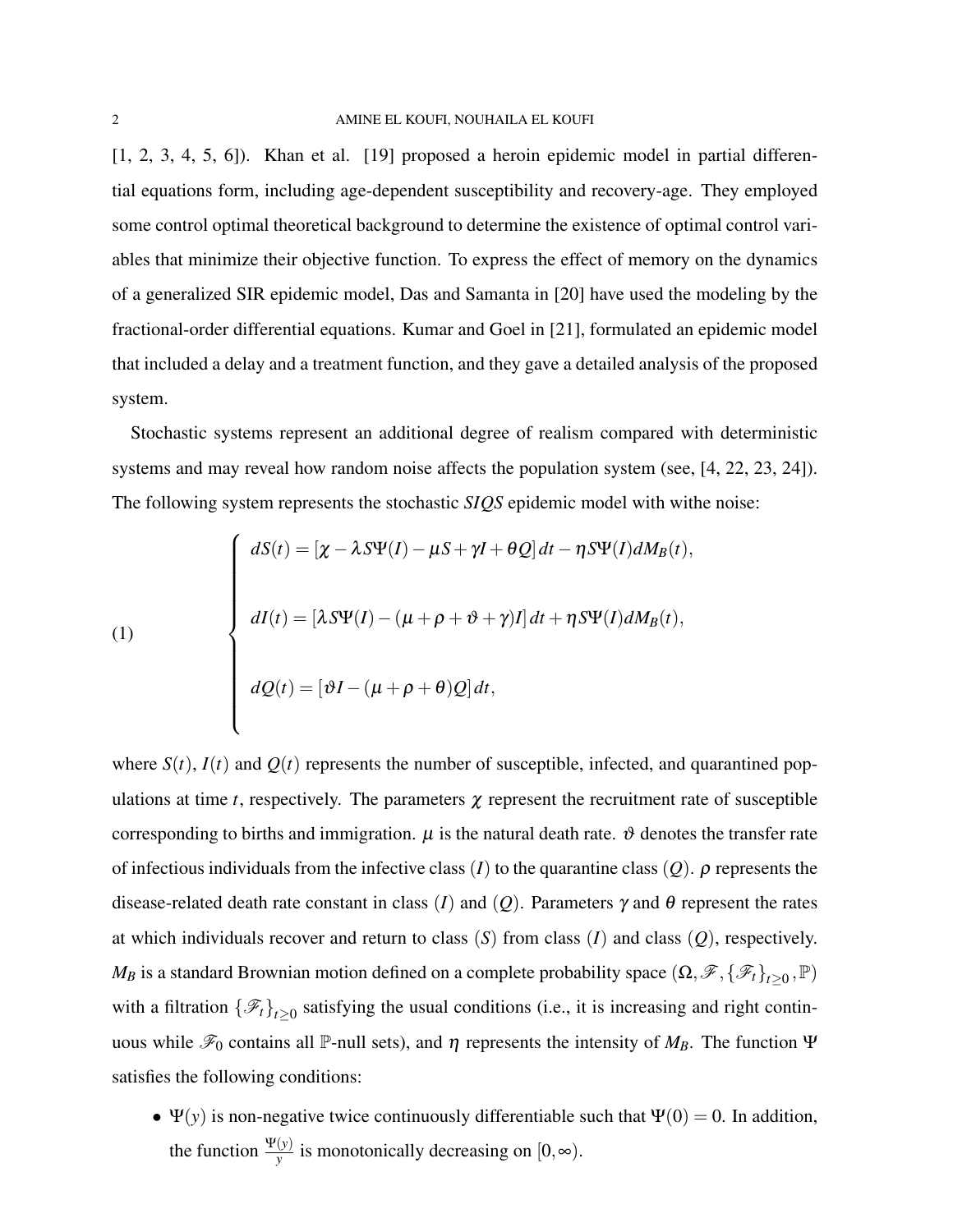Note that the above conditions implies that:

$$
\frac{\Psi(y)}{y} < \Psi'(0), \forall y > 0.
$$

We inform that in the case where  $\eta = 0$  and  $\lambda S \Psi(I) = \lambda SI$ , we find the corresponding deterministic model of [\(1\)](#page-1-0), presented in [\[7\]](#page-13-6) by Herbert et al. Then, according to the theoretical part in [\[7\]](#page-13-6), the basic reproduction number of the system [\(1\)](#page-1-0) is

$$
\mathscr{R}_0 = \frac{\beta \chi}{\mu \left( \mu + \rho + \vartheta + \gamma \right)}.
$$

Moreover, if  $\mathcal{R}_0 \leq 1$ , then the corresponding deterministic model of [\(1\)](#page-1-0) has only the diseasefree equilibrium  $E_0 \left( \frac{\chi}{\mu} \right)$  $\left(\frac{\chi}{\mu},0,0\right)$  which is globally asymptotical stable, and if  $\mathscr{R}_0>1$ ,  $E_0$  becomes unstable and there exists a global asymptotically stable endemic equilibrium  $E_*(S^*, I^*, Q^*)$ , with

$$
S^{\star} = \frac{\chi}{\mu \mathscr{R}_0}, \, I^{\star} = \frac{\chi - \frac{\chi}{\mathscr{R}_0}}{(\mu + \rho) \left(1 + \frac{\vartheta}{\mu + \rho + \theta}\right)}, \, Q^{\star} = \frac{\vartheta I^{\star}}{\mu + \rho + \theta}.
$$

The incidence rate of the disease represents an essential aspect in the modeling of infectious diseases. It's defined as the number of new cases per unit of time. In the literature review, many works have employed the bilinear incidence rate or standard incidence rate to model the transmission of epidemics. However, the bilinear incidence rate β*SI* or the standard incidence rate  $\beta SI/N$ , (where *N* represents the total population number) is not preferable to describe several situations of epidemic evolution. Take as an example the situation in which the population is saturated. In this case, the number of infectious diseases in the population is so large, thus the incidence rate depends non-linearly to (*I*). To describe the saturated population, Capasso and Serio in [\[8\]](#page-13-7) have proposed the saturated incidence rate defined by the quantity  $\beta SI/(1+aI)$ , (where *a* is a positive constant measures the psychological or inhibitory effect of the population). There are other forms of nonlinear incidence (see, Table 1) and each represents some advantages in modeling the dynamics of epidemics.

As is known, the population system fluctuates around a stable average value. But, in reality, population systems may expose to change abruptly (due to; climate change, nutrition problems, factors social), which driving the system to switch between different environmental regimes.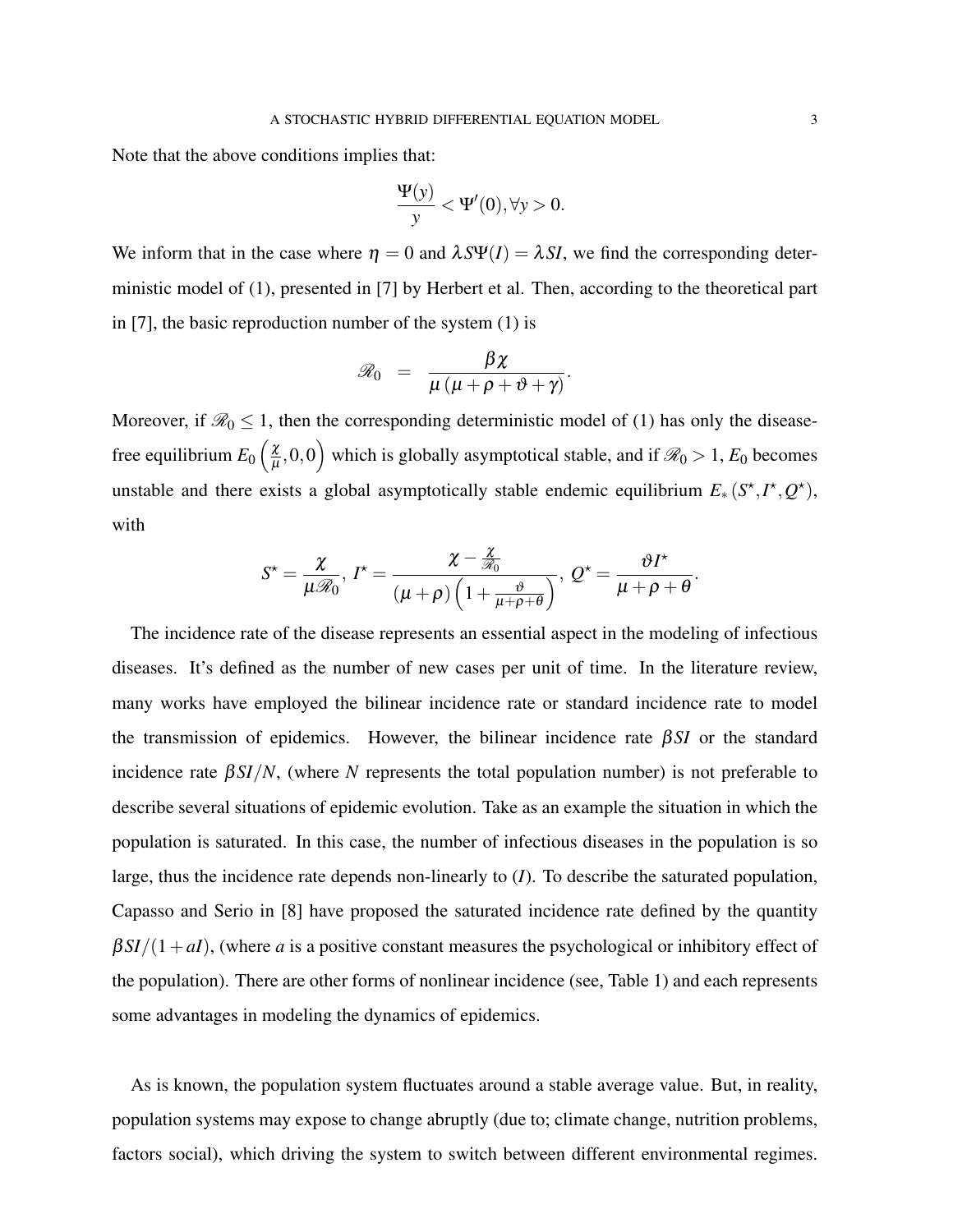In addition, the classic stochastic systems (with white noise) cannot describe the fact that the population may suffer from environmental changes. Consequently, to express the switching between two or more regimes of environment, we use another random noise named (Telegraph noise or colored noise) [\[14,](#page-14-6) [15\]](#page-14-7). Usually, the switching between various environmental regimes is memoryless, and the waiting time for the next switch follows the exponential distribution [\[16\]](#page-14-8). Then, the regime-switching can be modeled by a continuous-time Markov chain  $m(t)$ taking values in a finite state space  $\mathbb{L} = \{1, 2, ..., d\}$ . Hence, in this paper, we propose the following stochastic model with nonlinear incidence and telegraphic noises

<span id="page-3-0"></span>(2)  

$$
dS = [\chi(m(t)) - \lambda(m(t))S\Psi(I) - \mu(m(t))S + \gamma(m(t))I + \theta(m(t))Q]dt
$$

$$
-\eta(m(t))S\Psi(I)dM_B(t),
$$

$$
dI = [\lambda(m(t))S\Psi(I) - (\mu(m(t)) + \rho(m(t)) + \vartheta(m(t)) + \gamma(m(t))I]dt
$$

$$
+\eta(m(t))S\Psi(I)dM_B(t),
$$

$$
dQ = [\vartheta(m(t))I - (\mu(m(t)) + \rho(m(t)) + \theta(m(t))Q]dt.
$$

In this paper, the Markov chain  ${m(t)}_{t\geq0}$  is supposed independent of the Brownian motion *M<sub>B</sub>*(*t*) and defined on the complete probability space  $(\Omega, \mathcal{F}, {\{\mathcal{F}_t\}}_{t\geq 0}, \mathbb{P})$  with infinitesimal generator  $\Phi = (\phi_{uv})_{1 \le u, v \le d}$  given, for  $\delta > 0$ , by

$$
P(r(t+\delta)) = v | r(t) = u) = \begin{cases} \phi_{uv}\delta + o(\delta) & \text{if } u \neq v, \\ 1 + \phi_{uu}\delta + o(\delta) & \text{if } u = v. \end{cases}
$$

Here,  $\phi_{uv}$  is the transition rate from *u* to *v* and  $\phi_{uv} \ge 0$  if  $u \ne v$ , while

$$
\phi_{uu}=-\sum_{u\neq v}\phi_{uv}.
$$

Suppose that the Markov chain  $r(t)$  is independent of the Brownian motion  $B(.)$  and it is irreducible. Under this condition, the Markov chain has a unique stationary distribution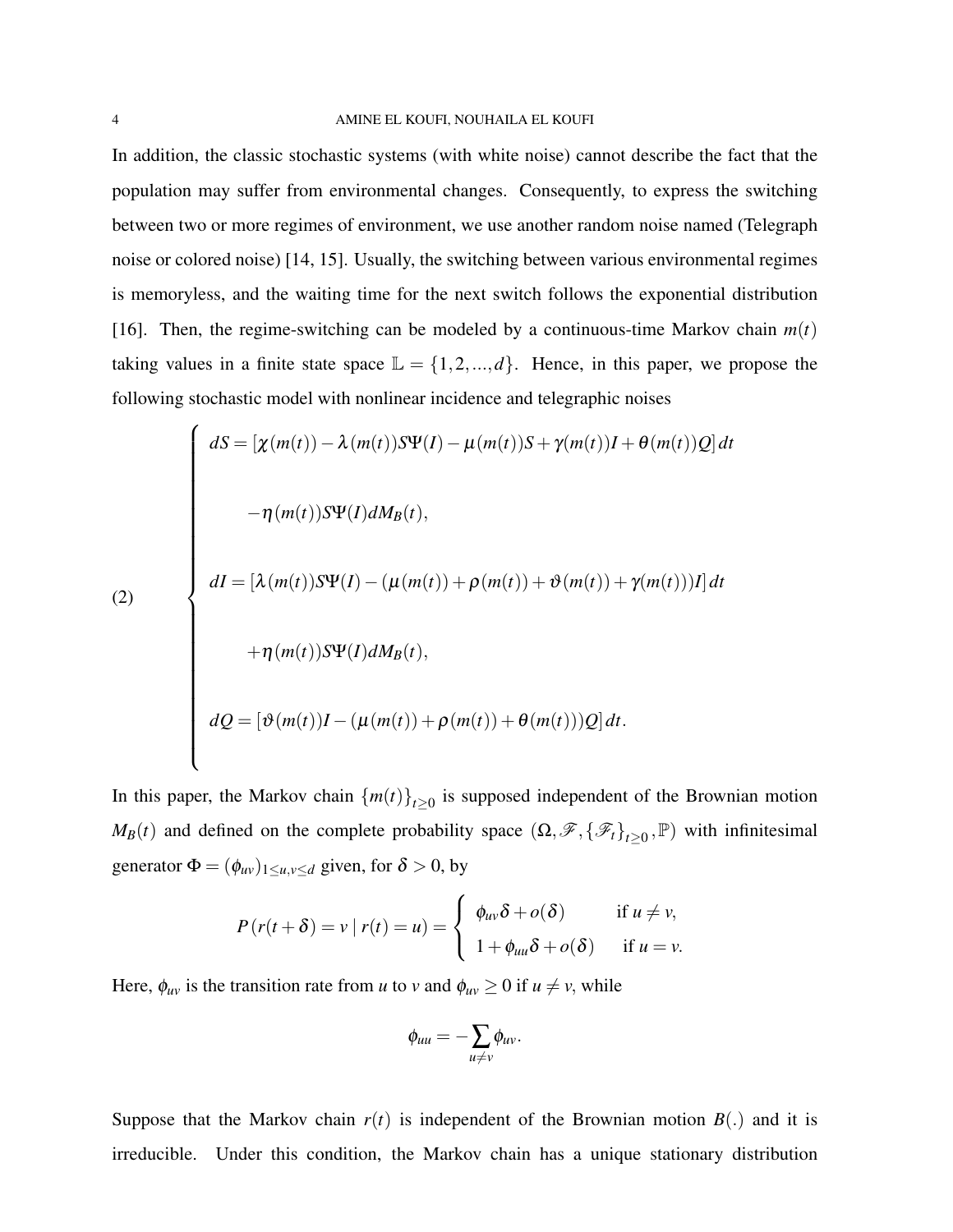$\pi = (\pi_1, \ldots, \pi_d)$ , which can be determined by solving the linear equation  $\pi \Phi = 0$ , subject to *d* ∑ *i*=1  $\pi_i = 1$ , and  $\pi_i > 0$ ,  $\forall i \in \mathbb{L}$ . Then, for any vector  $h = (h(1), \dots, h(d))^T$ , let  $\hat{h} = \min_{i \in \mathbb{L}} \{h(i)\}$ and  $\check{h} = \max_{i \in \mathbb{L}} \{h(i)\}.$ 

We consider the following stochastic system

<span id="page-4-0"></span>(3) 
$$
d\vartheta(t) = f(t, \vartheta(t), r(t))dt + g(t, \vartheta(t), r(t))dB(t),
$$

where  $B(t)$  is a d-dimensional standard Wiener process defined on a complete probability space  $(\Omega, \mathscr{F}, \{\mathscr{F}_t\}_{t\geq 0}, \mathbb{P})$ . Denote by  $C^{1,2}(\mathbb{R}^n \times \mathbb{L}; \mathbb{R}_+)$  the family of all nonnegative functions  $\mathscr{H}$ defined on  $\mathbb{R}^n \times \mathbb{L}$  such that they are continuously twice differentiable in  $\vartheta$ . The operator  $\mathscr{L} \mathscr{H}$ associated with [\(3\)](#page-4-0) is defined as follows

$$
\mathscr{L}\mathscr{H}(\vartheta,i) = \mathscr{H}_t(t,\vartheta,i) + \mathscr{H}_{\vartheta}(t,\vartheta,i)f(t,\vartheta,i) + \frac{1}{2}g^T(t,\vartheta,i)\mathscr{H}_{\vartheta,\vartheta}(t,\vartheta,i)g(t,\vartheta,i) + \sum_{j\in\mathbb{L}}\phi_{ij}\mathscr{H}(t,\vartheta,j),
$$

where  $\mathcal{H}_{\theta}$  and  $\mathcal{H}_{\theta,\theta}$  represents the gradient and Hessian of  $\mathcal{H}$ , and *T* is the transpose of a matrix.

By Itô's formula, if  $\mathcal{H}$  defined on  $\mathbb{R}^n \times \mathbb{L}$ , we have

$$
d\mathscr{H}(\vartheta(t),i) = \mathscr{L}\mathscr{H}(\vartheta(t),i)dt + \mathscr{H}_{\vartheta}(\vartheta(t),i)g(\vartheta(t),i)dB(t).
$$

The purpose of this paper is to investigate the extinction of diseases in the model [\(2\)](#page-3-0). By proposing the threshold that includes the noises terms, we establish sufficient conditions for the extinction of diseases. Moreover, our model [\(2\)](#page-3-0) can be used to represent the impact of environmental switching on disease transmission. The rest of this article is organized in the following. In Section 2, we establish that the system [\(2\)](#page-3-0) is mathematically and biologically well-posed by showing the global existence, positivity, and boundlessness of the solution. In Section 3, we show sufficient conditions for the extinction of the diseases. In Section 4, we give numerical simulations to validate our analytic results.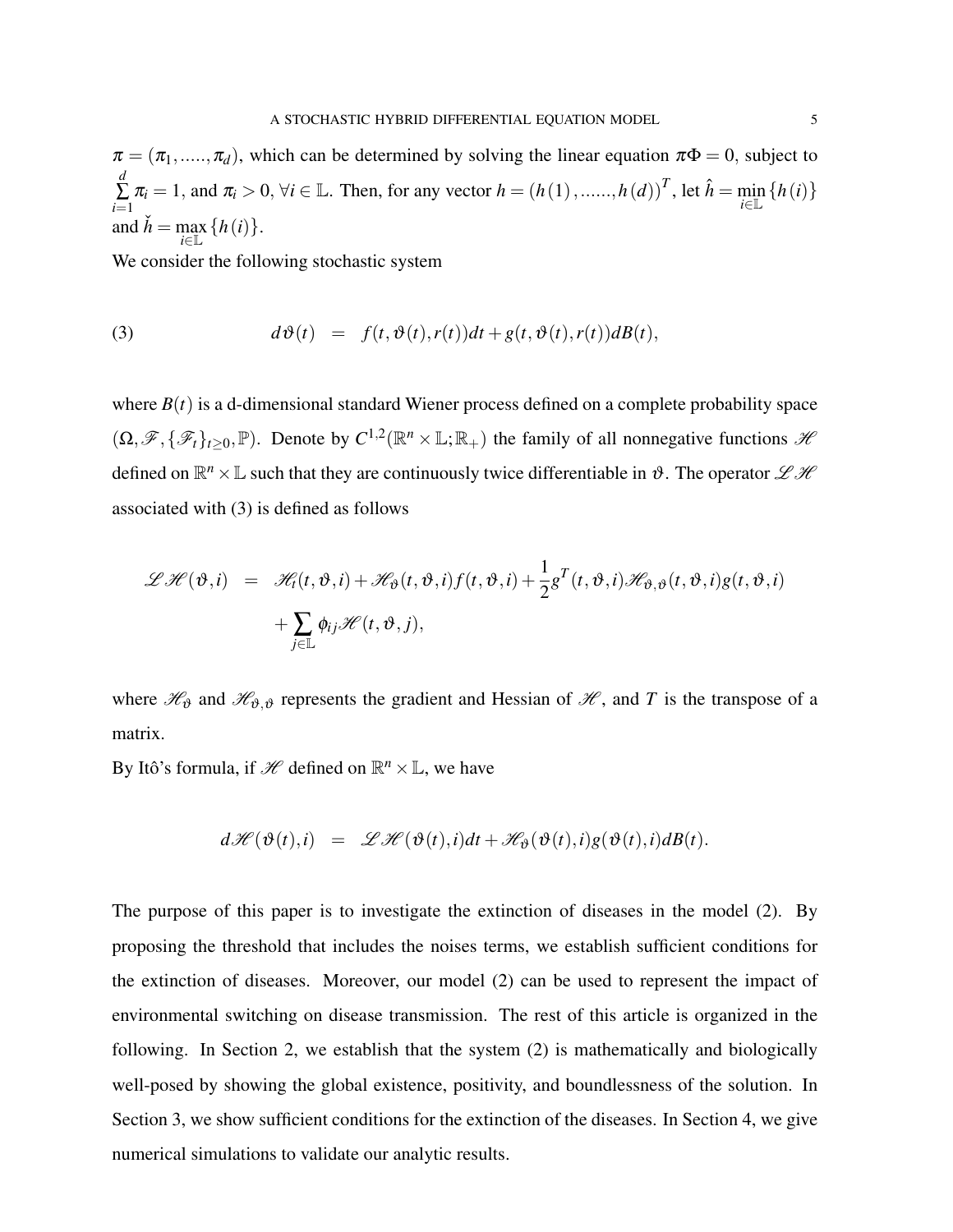### 6 AMINE EL KOUFI, NOUHAILA EL KOUFI

| <b>Incidence</b>                         | <b>Expression</b>                          | <b>Reference</b> |
|------------------------------------------|--------------------------------------------|------------------|
| Half-saturated incidence                 | $\beta SI$<br>$H+I$                        | [9]              |
| Holling-type II incidence rate           | $\beta$ SI<br>$m + S$                      | [10]             |
| Beddington-DeAngelis functional response | $\beta SI$<br>$1 + k_1 S + k_2 I$          | [11]             |
| Crowley-Martin functional response       | $\beta SI$<br>$1 + k_1S + k_2I + k_1k_2SI$ | [12]             |
| Incidence with media coverage effect     | $\beta_1 - \beta_2$ .                      | [13]             |

TABLE 1. Presentation of some nonlinear incidence rates

# 2. EXISTENCE OF SOLUTION

Our model describes the dynamics of a biological system. Thus, the solution of the system [\(2\)](#page-3-0) must be positive, bounded, and unique. For this let

$$
T(t) = S(t) + I(t) + Q(t).
$$

For any  $i \in \mathbb{L}$ , we have

$$
(\mu(m(t)) + \rho(m(t))) \left[ \frac{\hat{\chi}}{\check{\mu} + \check{\rho}} - T(t) \right] dt
$$
  
\n
$$
\leq [\chi(m(t)) - (\mu(m(t)) + \rho(m(t))) T(t)] dt
$$
  
\n
$$
\leq dT(t)
$$
  
\n
$$
\leq [\chi(m(t)) - \mu(m(t)) T(t)] dt
$$
  
\n
$$
\leq \chi(m(t)) \left[ \frac{\check{\chi}}{\hat{\mu}} - T(t) \right].
$$

Hence, we have

$$
\frac{d\left(\frac{\check{\chi}}{\hat{\mu}}-T(t)\right)}{dt}+\mu(m(t))\left(\frac{\check{\chi}}{\hat{\mu}}-T(t)\right) \geq 0,
$$

and

$$
\frac{d\left(\frac{\check\chi}{\hat\mu+\hat\rho}-T(t)\right)}{dt}+(\mu(m(t))+\rho(m(t)))\left(\frac{\check\chi}{\hat\mu+\check\rho}-T(t)\right) \;\leq\;\; 0.
$$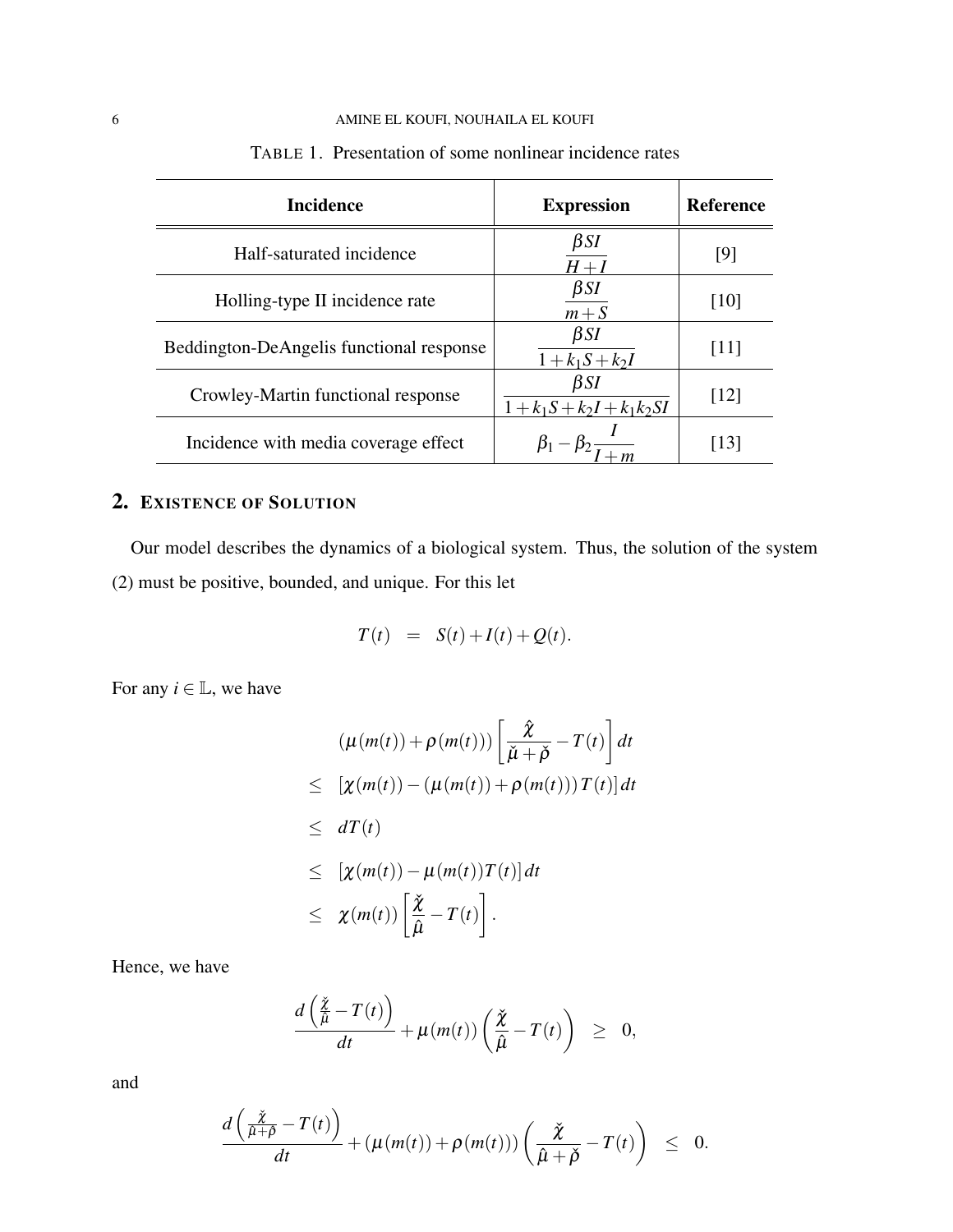Therefore

$$
\frac{\check{\chi}}{\hat{\mu}} - T(t) \geq \left[ \frac{\check{\chi}}{\hat{\mu}} - T(0) \right] \exp \left\{ - \int_0^t \mu(m(s)) ds \right\},\,
$$

and

$$
\frac{\check{\chi}}{\hat{\mu}+\hat{\rho}}-T(t) \geq \left[\frac{\check{\chi}}{\hat{\mu}+\hat{\rho}}-T(0)\right]\exp\left\{-\int_0^t (\mu(m(s))+\rho(m(s)))ds\right\}.
$$

Since  $\frac{\check{\chi}}{\hat{\mu}+\hat{\rho}} \leq T(0) \leq \frac{\check{\chi}}{\hat{\mu}}$  $\frac{\chi}{\hat{\mu}}$ , thus

$$
\frac{\check{\chi}}{\hat{\mu}+\hat{\rho}} \leq T(t) \leq \frac{\check{\chi}}{\hat{\mu}}.
$$

Let

$$
\Gamma = \left\{ (S(t), I(t), Q(t)) \in \mathbb{R}^3_+ : \frac{\check{\chi}}{\hat{\mu} + \hat{\rho}} \leq T(t) \leq \frac{\check{\chi}}{\hat{\mu}} \right\}
$$

**Theorem 2.1.** *For any given initial value*  $(S(0), I(0), Q(0)) \in \Gamma$ *, there exists a unique solution*  $(S(t), I(t), Q(t)) \in \Gamma$  *of system* [\(2\)](#page-3-0) *on t* > 0 *and the solution will remain in*  $\Gamma$  *with probability 1.* 

*Proof.* Since the coefficients of stochastic system [\(2\)](#page-3-0) are locally Lipschitz continuous, then their exist a unique local solution of system [\(2\)](#page-3-0) on  $t \in [0, \tau_e)$  for any given initial value  $(S(0), I(0), Q(0)) \in \Gamma$  ( $\tau_e$  is the explosion time, for more detail see, [\[17\]](#page-14-12)). In order to prove that the solution is global, we need to show that  $\tau_e = \infty a.s.$ . Next, we define the stopping time  $\tau_k$  for each  $k > 0$  by

$$
\tau_k = \inf \{ t \in [0, \tau_e) : S(t) \leq k, \text{ or } I(t) \leq k, \text{ or } Q(t) \leq k \}.
$$

Throughout this paper setting  $inf \emptyset = \infty$ , with  $\emptyset$  is the empty set. Obviously,  $\tau_k$  increase when *k* tends towards zero. Let  $\tau_0 = \lim_{k \to 0} \tau_k$ , in addition  $\tau_0 \le \tau_e$  *a.s.* Thus, if we show that  $\tau_0 = \infty$  *a.s.*, then  $\tau_e = \infty a.s.$ , this implies that the solution  $(S(t), I(t), Q(t))$  the solution belongs to Γ almost surely for all  $t \geq 0$ . We suppose that this assertion is false then there exist a pair of constants *C* > 0 and  $\varepsilon \in (0,1)$  such that  $\mathbb{P}\{\tau_0 \le C\} > \varepsilon$ . Define a *C*<sup>2</sup>-function *W*, by the expression

$$
W(S,I,Q) = \ln(S(t)I(t)Q(t)).
$$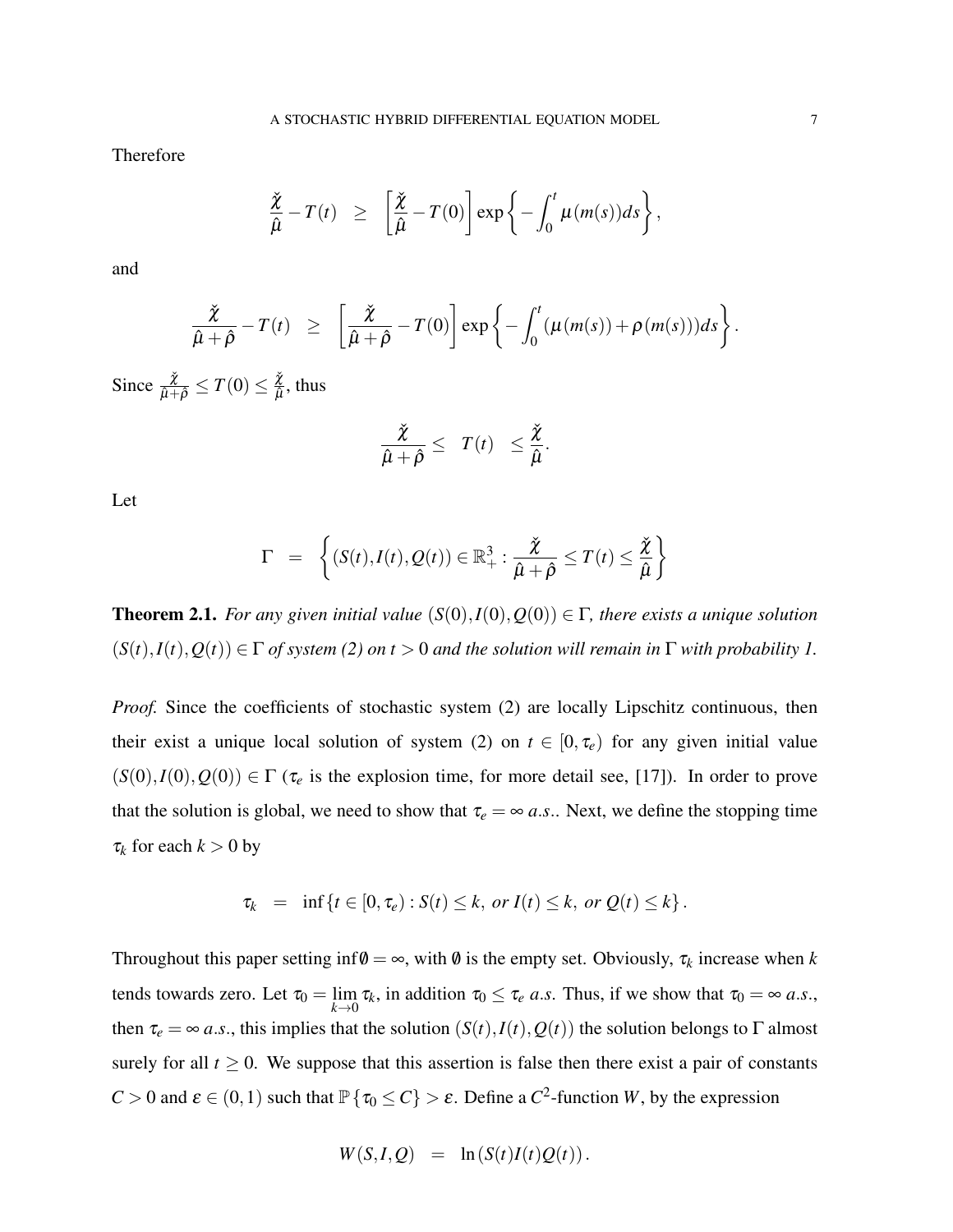Using the generalised Itô's formula, we have

$$
dW(S,I,Q) = \left[\frac{\chi(m(t))}{S} - \lambda(m(t))\Psi(I) - \mu(m(t) + \gamma(m(t))\frac{I}{S} + \theta(m(t))\frac{Q}{S} + \lambda(m(t))\frac{S\Psi(I)}{I} - \mu(m(t)) - \rho(m(t)) - \vartheta(m(t)) - \gamma(m(t))\right] + \vartheta(m(t))\frac{I}{Q} - \mu(m(t)) - \rho(m(t)) - \theta(m(t)) + 0.5\eta^2(m(t))\Psi^2(I) + 0.5\eta^2(m(t))\frac{S^2\Psi^2(I)}{I^2}\right]dt + \left[\eta(m(t))\frac{S\Psi(I)}{I} - \eta(m(t))\Psi(I)\right]dM_B(t).
$$

Then, we have

<span id="page-7-0"></span>
$$
W(S, I, Q) \geq \int_0^t \left[ -\lambda (m(s)) \Psi(I) - 3\mu (m(s) - 2\rho(m(s)) - \vartheta(m(s)) - \gamma(m(s)) \right. \\ \left. -\theta(m(s)) \right] ds + \int_0^t \left[ \eta (m(s)) \frac{S \Psi(I)}{I} - \eta (m(s)) \Psi(I) \right] dM_B(s) \\ \geq \int_0^t \left[ -\lambda \Psi(I) - 3\mu - 2\beta - \vartheta - \vartheta \right] ds \\ + \int_0^t \left[ \eta (m(s)) \frac{S \Psi(I)}{I} - \eta (m(s)) \Psi(I) \right] dM_B(s).
$$

Since some components of  $(S(\tau_k), I(\tau_k), Q(\tau_k))$  equal *k*, then,

$$
\lim_{k\to 0}W(S(\tau_k),I(\tau_k),Q(\tau_k))=-\infty.
$$

Letting  $t \to \tau_k$  in [\(4\)](#page-7-0), we obtain

$$
\int_0^t \left[ -\check{\lambda} \Psi(I) - 3\check{\mu} - 2\check{\rho} - \check{\vartheta} - \check{\vartheta} \right] ds
$$
  
+ 
$$
\int_0^t \left[ \eta(m(s)) \frac{S \Psi(I)}{I} - \eta(m(s)) \Psi(I) \right] dM_B(s) > -\infty.
$$

Letting *k* tend to zero, leads to the contradiction with our assumption. The proof is complete.

 $\Box$ 

# 3. EXTINCTION

In this section, we present sufficient conditions for the extinction of the disease. For this, we introduce the following threshold of our stochastic SIQS epidemic model [\(2\)](#page-3-0) under switching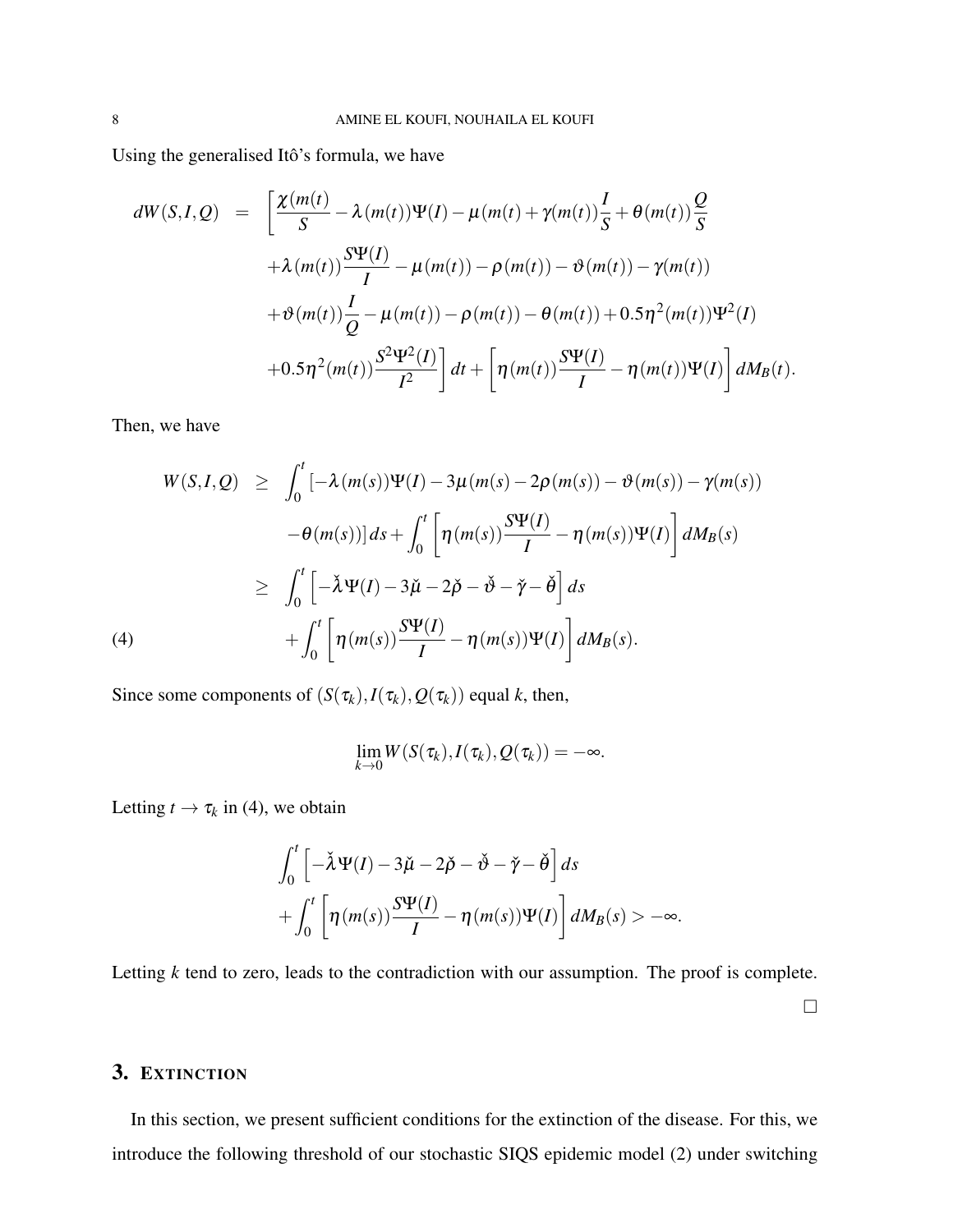as follows:

$$
\mathscr{R}_{st} = \frac{\sum_{i=1}^d \pi_i \lambda(i) \frac{\chi}{\mu} \Psi'(0)}{\sum_{i=1}^d \pi_i \left( (\mu(i) + \rho(i) + \vartheta(i) + \gamma(i)) + \frac{\eta^2(i)}{2} \left( \frac{\chi}{\mu} \Psi'(0) \right)^2 \right)}
$$

**Theorem 3.1.** Assume that  $(S(t), I(t), Q(t))$  be the solution of model [\(2\)](#page-3-0) with any initial value (*S*(0),*I*(0),*Q*(0)) ∈ Γ*. We have (a)* If  $\mathcal{R}_{st}$  < 1*, then* 

$$
\limsup_{t \to \infty} \frac{\ln I(t)}{t}
$$
\n
$$
\leq \sum_{i=1}^d \pi_i \left( (\mu(i) + \rho(i) + \vartheta(i) + \gamma(i)) + \frac{\eta^2(i)}{2} \left( \frac{\chi}{\mu} \Psi'(0) \right)^2 \right) [\mathscr{R}_{st} - 1] < 0 \ a.s.
$$

*i.e. the infected I*(*t*) *go to extinction with probability one.*

*(b) If d* ∑ *i*=1 π*i*  $\frac{\lambda^2(m(t))}{2\eta^2(m(t))} \le$ *d*  $\sum_{i=1}$  $\pi_i(\mu(m(t)) + \rho(m(t)) + \vartheta(m(t)) + \gamma(m(t)))$ , then the disease in *system [\(2\)](#page-3-0) dies out with probability one.*

*Proof.* (*a*) By virtue of Itô's formula, we obtain

<span id="page-8-0"></span>
$$
d\ln I(t) = \frac{1}{I} \{ [\lambda(m(t))S\Psi(I) - (\mu(m(t)) + \rho(m(t)) + \vartheta(m(t)) + \gamma(m(t)))] \} - \frac{\eta^2(m(t))}{2} \left( S \frac{\Psi(I)}{I} \right)^2 \} dt + \eta(m(t)) \frac{S\Psi(I)}{I} dM_B(t)
$$
  

$$
= \left\{ \lambda(m(t))S \frac{\Psi(I)}{I} - (\mu(m(t)) + \rho(m(t)) + \vartheta(m(t)) + \gamma(m(t))) \right\}
$$
  

$$
- \frac{\eta^2(m(t))}{2} \left( S \frac{\Psi(I)}{I} \right)^2 \} dt + \eta(m(t)) \frac{S\Psi(I)}{I} dM_B(t).
$$

Since the function *g* is increasing over the interval  $\left[0, \frac{\lambda(i)}{n^2(i)}\right]$  $\overline{\eta^2(i)}$ and  $S \in \Gamma$ , then

$$
d\ln I(t) \leq \left\{ \lambda(m(t)) \frac{\chi}{\mu} \Psi'(0) - (\mu(m(t)) + \rho(m(t)) + \vartheta(m(t)) + \gamma(m(t))) - \frac{\eta^2(m(t))}{2} \left( \frac{\chi}{\mu} \Psi'(0) \right)^2 \right\} dt + \eta(m(t)) \frac{S\Psi(I)}{I} dM_B(t).
$$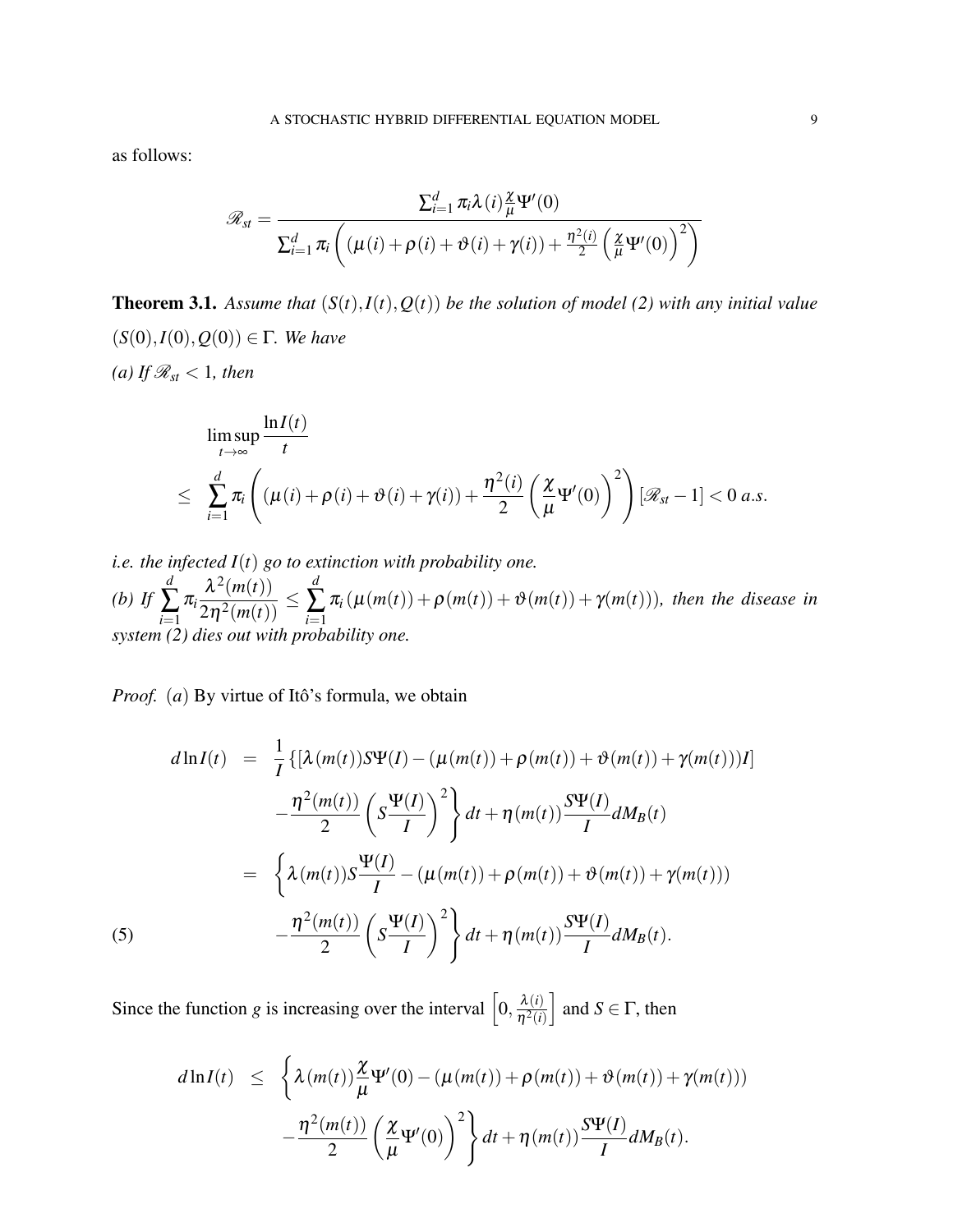Therefore,

<span id="page-9-0"></span>
$$
\frac{\ln I(t)}{t} \leq \frac{\ln I(0)}{t} + \frac{1}{t} \int_0^t \left\{ \lambda(m(s)) \frac{\chi}{\mu} \Psi'(0) - (\mu(m(s)) + \rho(m(s)) + \vartheta(m(s)) + \gamma(m(s))) - \frac{\eta^2(m(s))}{2} \left( \frac{\chi}{\mu} \Psi'(0) \right)^2 \right\} ds + \frac{\mathcal{M}(t)}{t},
$$
\n(6)

where  $\mathcal{M}(t) = \int_0^t$  $\int_0^{\pi} \eta(m(s))S(s)$ Ψ(*I*(*s*))  $\frac{d^2(s)}{I(s)} dM_B(s)$  is local continuous martingale with  $\mathcal{M}(0) = 0$ and lim *t*→∞ M(*t*)  $\frac{\partial u}{\partial t}$  = 0 *a.s.* Also, by the ergodic property of the Markov chain, we have

$$
\limsup_{t \to \infty} \frac{1}{t} \int_0^t \left\{ \lambda(m(s)) \frac{\chi}{\mu} \Psi'(0) - (\mu(m(s)) + \rho(m(s)) + \vartheta(m(s)) + \gamma(m(s))) - \frac{\eta^2(m(s))}{2} \left( \frac{\chi}{\mu} \Psi'(0) \right)^2 \right\} ds
$$
  
= 
$$
\sum_{i=1}^d \pi_i \left\{ \lambda(i) \frac{\chi}{\mu} \Psi'(0) - (\mu(i) + \rho(i) + \vartheta(i) + \gamma(i)) - \frac{\eta^2(i)}{2} \left( \frac{\chi}{\mu} \Psi'(0) \right)^2 \right\}.
$$

By taking the limit superior on both sides of expression [\(6\)](#page-9-0), we obtain

$$
\limsup_{t \to \infty} \frac{\ln I(t)}{t}
$$
\n
$$
\leq \sum_{i=1}^d \pi_i \left\{ \lambda(i) \frac{\chi}{\mu} \Psi'(0) - (\mu(i) + \rho(i) + \vartheta(i) + \gamma(i)) - \frac{\eta^2(i)}{2} \left( \frac{\chi}{\mu} \Psi'(0) \right)^2 \right\} a.s.
$$

Hence

$$
\limsup_{t \to \infty} \frac{\ln I(t)}{t}
$$
\n
$$
\leq \sum_{i=1}^d \pi_i \left( (\mu(i) + \rho(i) + \vartheta(i) + \gamma(i)) + \frac{\eta^2(i)}{2} \left( \frac{\chi}{\mu} \Psi'(0) \right)^2 \right) [\mathscr{R}_{st} - 1] < 0 \ a.s.
$$

Thus, we conclude that  $\lim_{t \to \infty} I(t) = 0$  *a.s.* 

 $(b)$  If, in view of  $(5)$ , we get

$$
d\ln I(t) = \left\{ \frac{\lambda^2(m(t))}{2\eta^2(m(t))} - (\mu(m(t)) + \rho(m(t)) + \vartheta(m(t)) + \gamma(m(t))) - \frac{\eta^2(m(t))}{2} \left( S \frac{\Psi(I)}{I} - \frac{\lambda(m(t))}{\eta^2(m(t))} \right)^2 \right\} dt + \eta(m(t)) \frac{S\Psi(I)}{I} dM_B(t).
$$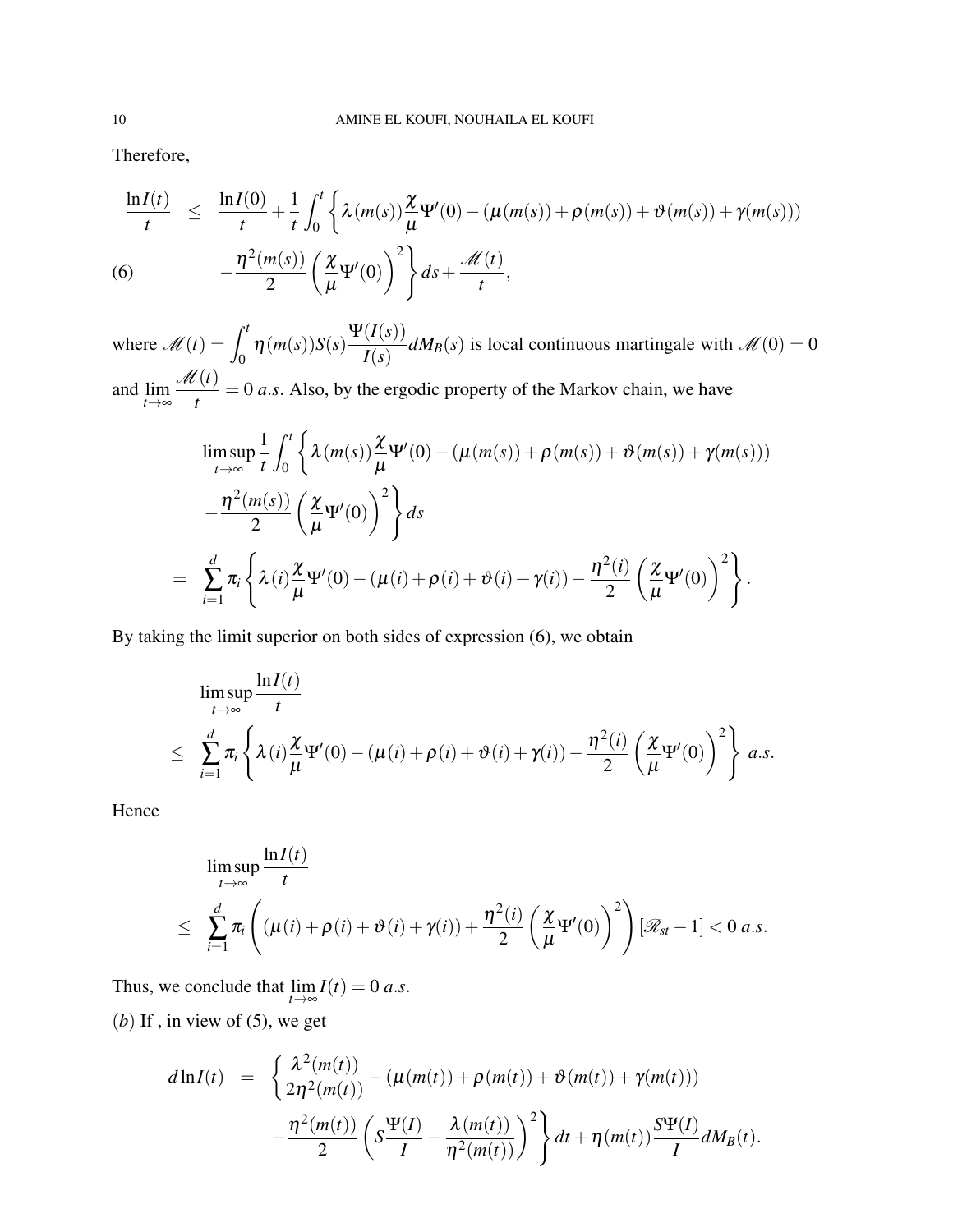Then

$$
\limsup_{t\to\infty}\frac{\ln I(t)}{t} \leq \sum_{i=1}^d \pi_i \frac{\lambda^2(m(t))}{2\eta^2(m(t))} - \sum_{i=1}^d \pi_i \left(\mu(m(t)) + \rho(m(t)) + \vartheta(m(t)) + \gamma(m(t))\right),
$$

(8)

which implies

$$
\lim_{t\to\infty} I(t) = 0 a.s.
$$

 $\Box$ 

**Remark 3.1.** *The condition*  $\mathcal{R}_{st} < 1$  *implies the extinction of disease.* 

# 4. NUMERICAL EXAMPLES

In this section, we illustrate our theoretical result with the help of numerical simulations. For this, we use the Milstein method (see, [\[18\]](#page-14-13)), and we consider the Markov chain  ${m(t)}_{t\geq0}$ taking values on the state space  $\mathbb{L} = 1, 2$ , with a generator defined by:

$$
\Phi = \left( \begin{array}{cc} -1 & 1 \\ 2 & -2 \end{array} \right).
$$

and the stationary distribution  $\pi = (2/3, 1/3)$ . Figure 1 demonstrates the path of the Markov chain  ${m(t)}_{t\geq0}$ . Then, we take the parameters in our stochastic system [\(2\)](#page-3-0) as follows:

$$
\chi(1) = 1, \lambda(1) = 0.05, \mu(1) = 0.1, \gamma(1) = 0.2, \theta(1) = 0.1, \rho(1) = 0.1, \vartheta(1) = 0.2, \alpha_3 = 0.1, \chi(2) = 1, \lambda(2) = 0.05, \mu(2) = 0.1, \gamma(2) = 0.2, \theta(2) = 0.1, \rho(2) = 0.1, \vartheta(2) = 0.2, \alpha_3 = 0.1, \eta(1) = 0.1, \eta(2) = 0.2
$$

By simple computation we get

$$
\mathscr{R}_{st} = \frac{\sum_{i=1}^d \pi_i \lambda(i) \frac{\chi}{\mu} \Psi'(0)}{\sum_{i=1}^d \pi_i \left( (\mu(i) + \rho(i) + \vartheta(i) + \gamma(i)) + \frac{\eta^2(i)}{2} \left( \frac{\chi}{\mu} \Psi'(0) \right)^2 \right)} = 1.
$$

Therefore, from Theorem 3.1. the epidemic in the system [\(2\)](#page-3-0) will disappear, Figure 2 support this result. To see the noise effects on the model [2,](#page-3-0) we simulate the model [2](#page-3-0) with two groups of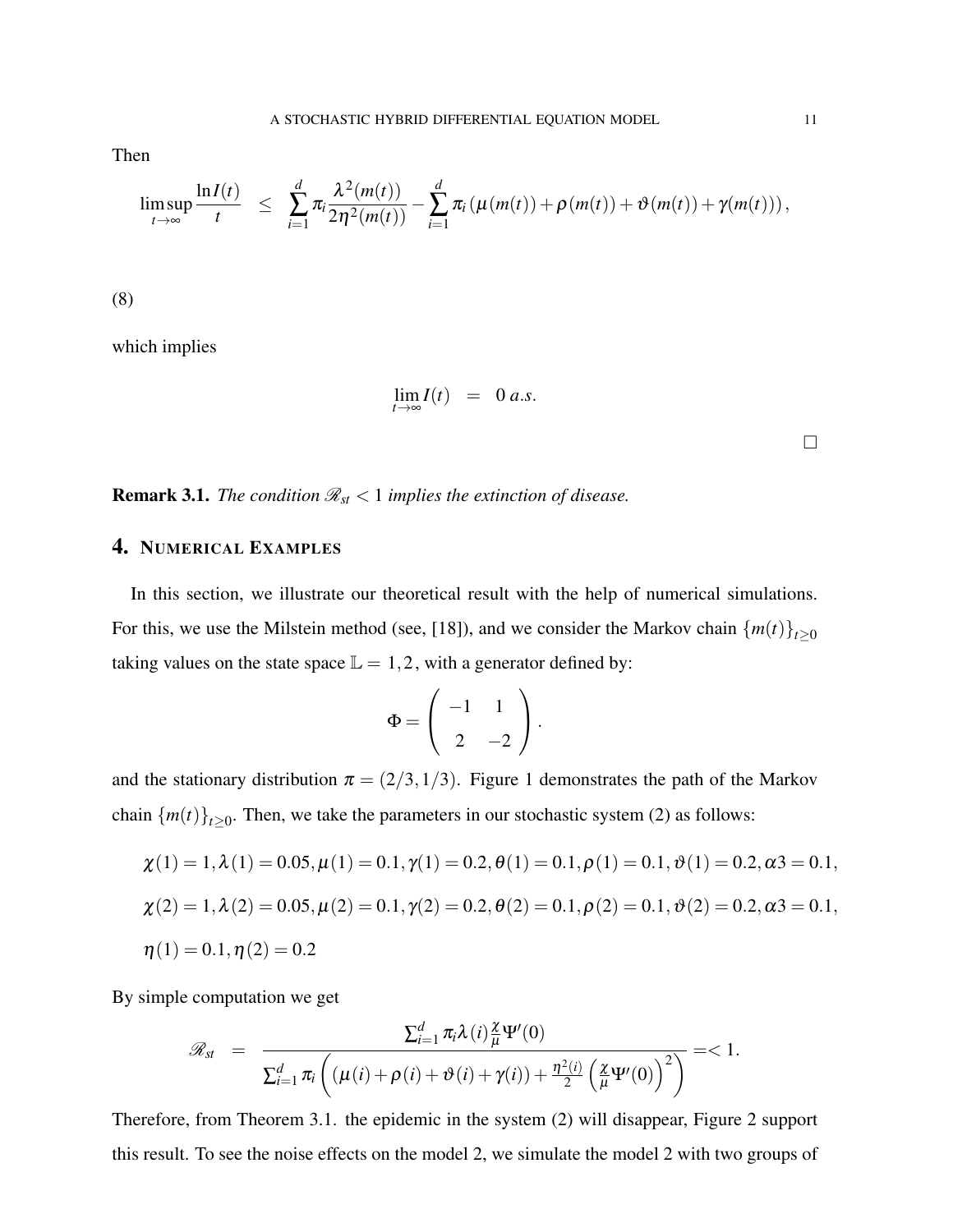noise values; (i)  $\eta(1) = 0.1$ ,  $\eta(2) = 0.12$ , (ii)  $\eta(1) = 0.3$ ,  $\eta(2) = 0.31$ . Figure 3.1. shows the power of environmental noise to stop the propagation of the epidemic in the population. When the noise value increases the epidemic will disappear quickly from the population.

## 5. CONCLUSION

In this work, we have proposed a stochastic SIS epidemic model with Markovian switching. Then, we have proved the global existence of the positive solution. Also, we have given a threshold value of our stochastic switched system that is used to determine the extinction of disease in the population. Exactly,

• If  $\mathcal{R}_{st}$  < 1, then

$$
\limsup_{t \to \infty} \frac{\ln I(t)}{t}
$$
\n
$$
\leq \sum_{i=1}^d \pi_i \left( (\mu(i) + \rho(i) + \vartheta(i) + \gamma(i)) + \frac{\eta^2(i)}{2} \left( \frac{\chi}{\mu} \Psi'(0) \right)^2 \right) [\mathscr{R}_{st} - 1] < 0 \ a.s.
$$

This means that  $I(t)$  will extinct with probability one.

• If 
$$
\sum_{i=1}^{d} \pi_i \frac{\lambda^2(m(t))}{2\eta^2(m(t))} \leq \sum_{i=1}^{d} \pi_i (\mu(m(t)) + \rho(m(t)) + \vartheta(m(t)) + \gamma(m(t))),
$$
 then the disease in system (2) dies out with probability one.

From our analytical and numerical study, we found that the integration of random noises in the deterministic system makes them more realistic and can control more rapidly the spread of the epidemic in the population (see, Figures 2 and 3). In perspective, we want to make the model  $(2)$  more realistic. For this, we will integrate the Lévy jumps into the system to represent the massive and grave events caused by natural disasters and pandemic, etc.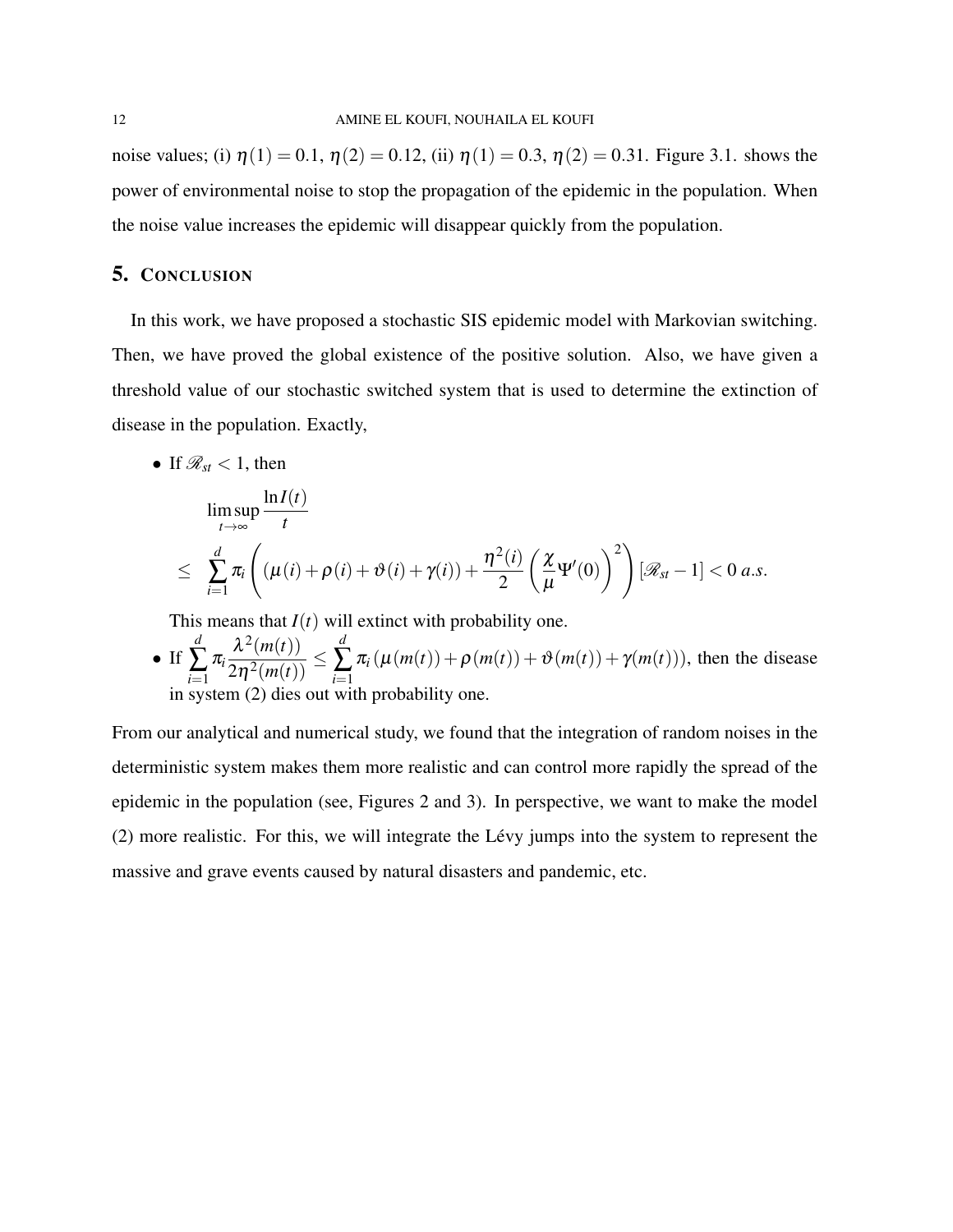

FIGURE 1. Path of Markov chain  $\{m(t)\}_{t\geq 0}$ .



FIGURE 2. Path of  $I(t)$  with  $\eta(1) = 0.1$  and  $\eta(2) = 0.2$ .



FIGURE 3. Path of  $I(t)$  with different noise value.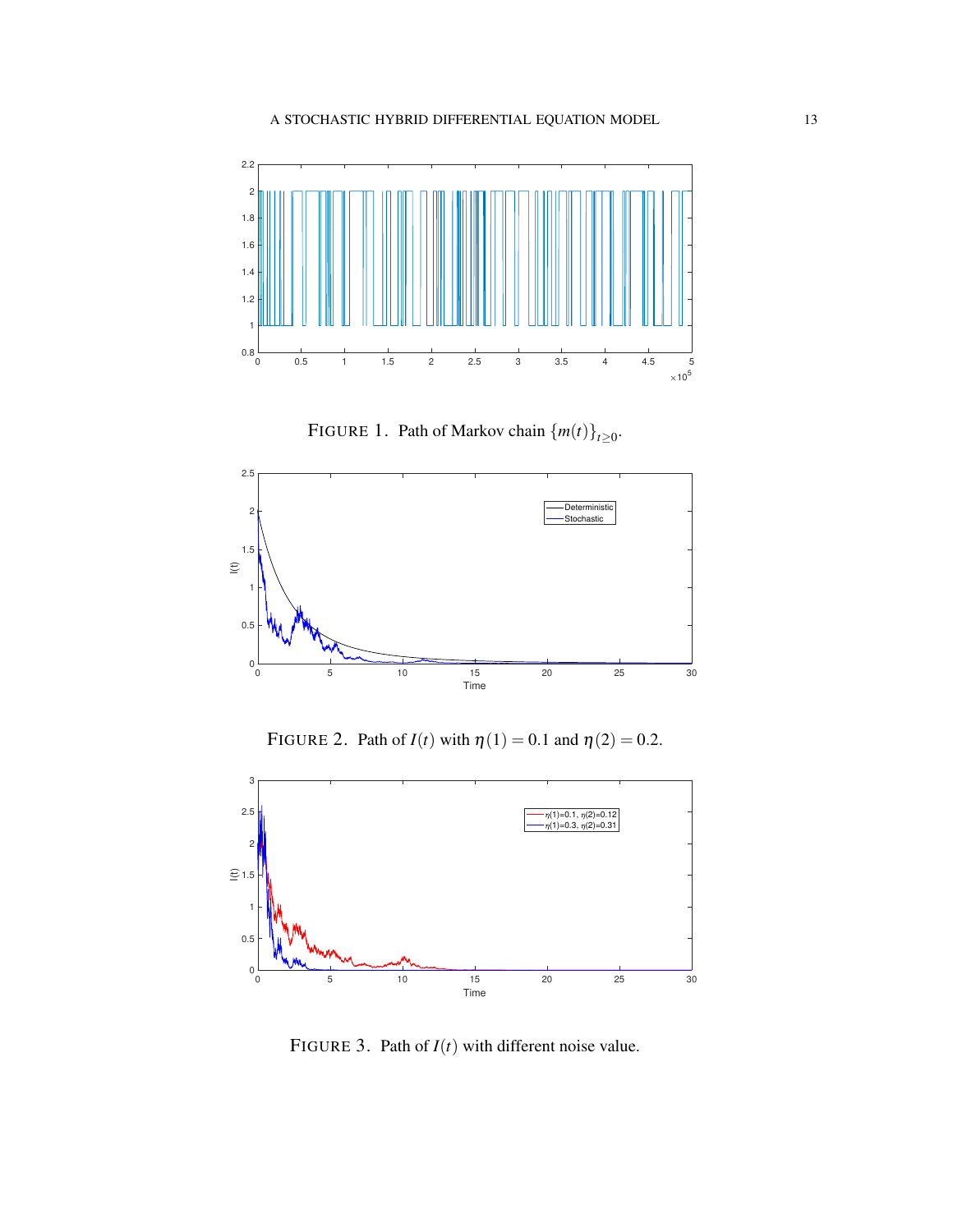#### DATA AVAILABILITY

The data used to support the findings of this study are included within the article.

### CONFLICT OF INTERESTS

The author(s) declare that there is no conflict of interests.

#### **REFERENCES**

- <span id="page-13-0"></span>[1] L. Zhao, H. Huo, Spatial propagation for a reaction-diffusion SI epidemic model with vertical transmission, Math. Biosci. Eng. 18 (2021), 6012–6033. [https://doi.org/10.3934/mbe.2021301.](https://doi.org/10.3934/mbe.2021301)
- <span id="page-13-1"></span>[2] A.A. Khan, R. Amin, S. Ullah, W. Sumelka, M. Altanji, Numerical simulation of a Caputo fractional epidemic model for the novel coronavirus with the impact of environmental transmission, Alex. Eng. J. 61 (2022), 5083–5095. [https://doi.org/10.1016/j.aej.2021.10.008.](https://doi.org/10.1016/j.aej.2021.10.008)
- <span id="page-13-2"></span>[3] P.A. Naik, Global dynamics of a fractional-order SIR epidemic model with memory, Int. J. Biomath. 13 (2020), 2050071. [https://doi.org/10.1142/s1793524520500710.](https://doi.org/10.1142/s1793524520500710)
- <span id="page-13-3"></span>[4] A. EL Koufi, J. Adnani, A. Bennar, N. Yousfi, Dynamics of a stochastic SIR epidemic model driven by Lévy jumps with saturated incidence rate and saturated treatment function, Stoch. Anal. Appl. (2021). [https:](https://doi.org/10.1080/07362994.2021.1981382) [//doi.org/10.1080/07362994.2021.1981382.](https://doi.org/10.1080/07362994.2021.1981382)
- <span id="page-13-4"></span>[5] S. Zhai, G. Luo, T. Huang, X. Wang, J. Tao, P. Zhou, Vaccination control of an epidemic model with time delay and its application to COVID-19, Nonlinear Dyn. 106 (2021), 1279–1292. [https://doi.org/10.1007/s1](https://doi.org/10.1007/s11071-021-06533-w) [1071-021-06533-w.](https://doi.org/10.1007/s11071-021-06533-w)
- <span id="page-13-5"></span>[6] A. El Koufi, A. Bennar, N. El Koufi, N. Yousfi, Asymptotic properties of a stochastic SIQR epidemic model with Lévy Jumps and Beddington-DeAngelis incidence rate, Results Phys. 27 (2021), 104472. [https://doi.or](https://doi.org/10.1016/j.rinp.2021.104472) [g/10.1016/j.rinp.2021.104472.](https://doi.org/10.1016/j.rinp.2021.104472)
- <span id="page-13-6"></span>[7] H. Hethcote, M. Zhien, L. Shengbing, Effects of quarantine in six endemic models for infectious diseases, Math. Biosci. 180 (2002), 141–160. [https://doi.org/10.1016/s0025-5564\(02\)00111-6.](https://doi.org/10.1016/s0025-5564(02)00111-6)
- <span id="page-13-7"></span>[8] V. Capasso, G. Serio, A generalization of the Kermack-McKendrick deterministic epidemic model, Math. Biosci. 42 (1978), 43–61. [https://doi.org/10.1016/0025-5564\(78\)90006-8.](https://doi.org/10.1016/0025-5564(78)90006-8)
- <span id="page-13-8"></span>[9] N.S. Chong, J.M. Tchuenche, R.J. Smith, A mathematical model of avian influenza with half-saturated incidence, Theory Biosci. 133 (2013), 23–38. [https://doi.org/10.1007/s12064-013-0183-6.](https://doi.org/10.1007/s12064-013-0183-6)
- <span id="page-13-9"></span>[10] K. Ichihara, H. Kunita, A classification of the second order degenerate elliptic operators and its probabilistic characterization, Z. Wahrscheinlichkeitstheor. Verw. Geb. 30 (1974), 235–254. [https://doi.org/10.1007/bf00](https://doi.org/10.1007/bf00533476) [533476.](https://doi.org/10.1007/bf00533476)